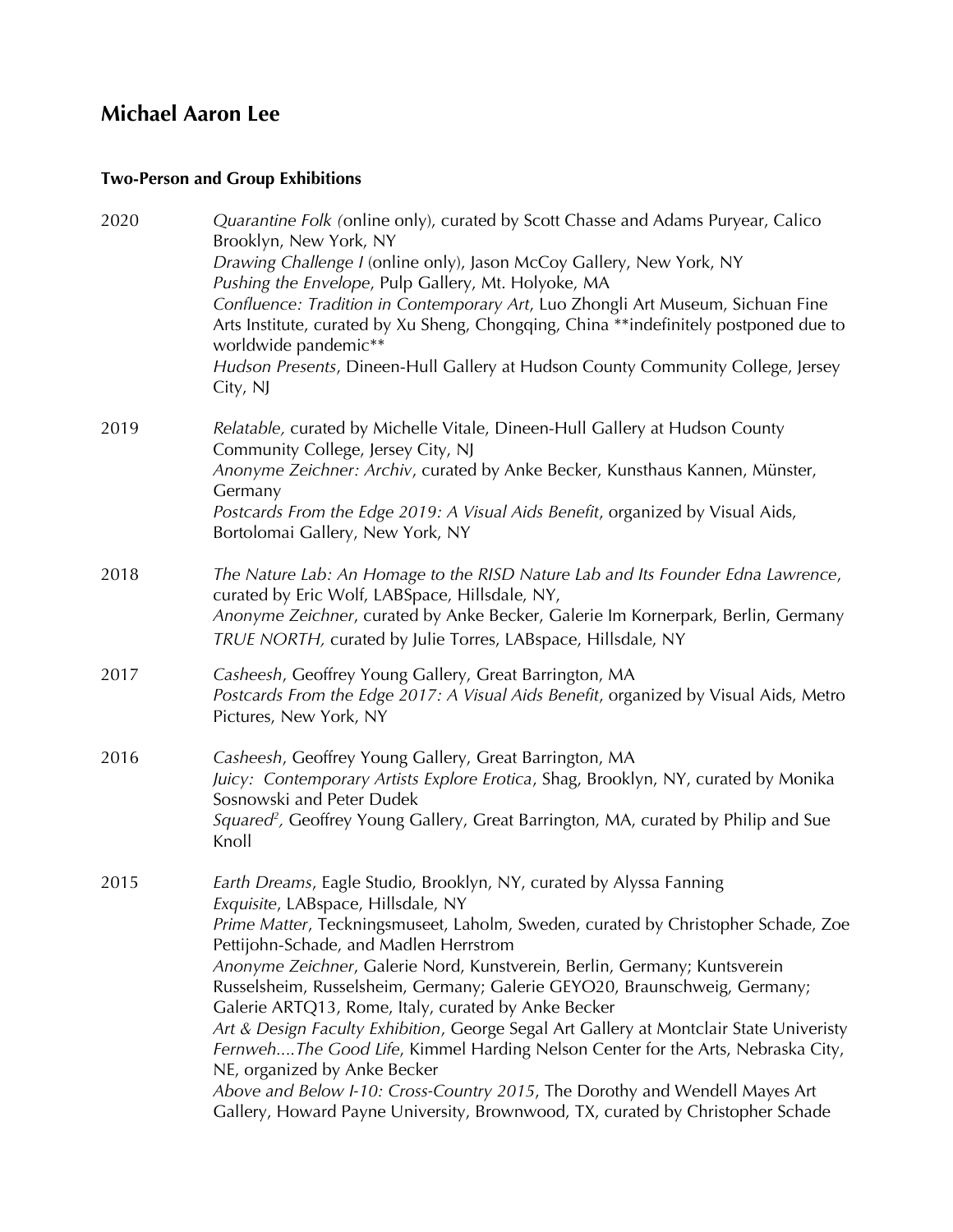| 2014 | Prime Matter, Senaspace, New York, NY, curated by Christopher Schade and Zoe<br>Pettijohn-Schade                                                                                                                                                                                                                                                                                                                                                                                                      |
|------|-------------------------------------------------------------------------------------------------------------------------------------------------------------------------------------------------------------------------------------------------------------------------------------------------------------------------------------------------------------------------------------------------------------------------------------------------------------------------------------------------------|
| 2013 | It Hurts So Good To Be Loved So Bad, Brian Morris Gallery, New York, NY, curated<br>by Geoffrey Young<br>The Leftover Method, La Couleuvre, Paris, France<br>On/ Off Acid, Calico Brooklyn, New York, NY<br>Anonyme Zeichner, Galerie Nord/Kunstverein, Berlin Germany; Galerie<br>Delikatessenhaus, Leipzig, Germany; The Temporary Art Center, Eindhoven,<br>Netherlands, curated by Anke Becker<br>Works on Paper, Howard Gardens Gallery at the Cardiff School of Art & Design,<br>Cardiff, Wales |
| 2012 | Artworks You Can Smuggle In Your Suitcase, Art Market Budapest (a three gallery<br>joint venture: Radiator Gallery and Ruth Phaneuf Fine Art, New York, NY; Galerie<br>Henry Thomas Ross, Montreal Canada), Budapest, Hungary<br>Art & Design Faculty Exhibition, George Segal Art Gallery at Montclair State<br>University, Montclair, NJ<br>Disquietude, Geoffrey Young Gallery, Great Barrington, MA                                                                                               |
| 2011 | Taking Shape, Standpipe Gallery, New York, NY<br>Raymond Dumas & Michael Lee, Antidote at Verge: Art Brooklyn, New York, NY<br>Year One, Fowler Arts Project Space, New York, NY<br>Grey Matter, The Painting Center, New York, NY<br>Works at The End, The End Project Space, New York, NY<br>Opening Rejection, The Ugly Art Room at Governor's Island Art Fair, New York, NY                                                                                                                       |
| 2010 | Drawing The Slight Uneasy, WorkSound Gallery, Portland, OR, curated by M.K. Guth<br>A Group of Nine, Antidote Art Space at Verge Contemporary Art Fair, New York, NY<br>Robert Blackburn Printmaking Workshop Exhibition, Elizabeth Foundation for the Arts,<br>New York, NY                                                                                                                                                                                                                          |
| 2008 | A Stones Throw: The Robert Blackburn Printmaking Workshop & Los Angeles<br>Printmaking Society Exchange Show, Union Center for the Arts, Los Angeles, CA<br>Robert Blackburn Printmaking Workshop Exhibition, Elizabeth Foundation for the Arts,<br>New York, NY<br>The Big Show: Three, Silas Marder Gallery, Bridgehampton, NY<br>Selections 08, Antidote at Bridge Art Fair, Miami Beach, FL                                                                                                       |
| 2007 | Night Of A Thousand Drawings, Artists Space, New York, NY<br>Open Portfolio, Pool Art Fair, New York, NY<br>Confluence, The Society for Cultural Exchange, Pittsburgh, PA<br>Love and Spirit, Musee de Monoian, New York, NY<br>A Tribute To Spalding Gray, P.S. 122, New York, NY                                                                                                                                                                                                                    |
| 2005 | Art & Design Faculty Exhibition, Montclair State University Art Gallery, Montclair, NJ<br>Summer Residency Exhibition, The Cooper Union, New York, NY<br>Wish You Were Here, A.I.R. Gallery, New York, NY                                                                                                                                                                                                                                                                                             |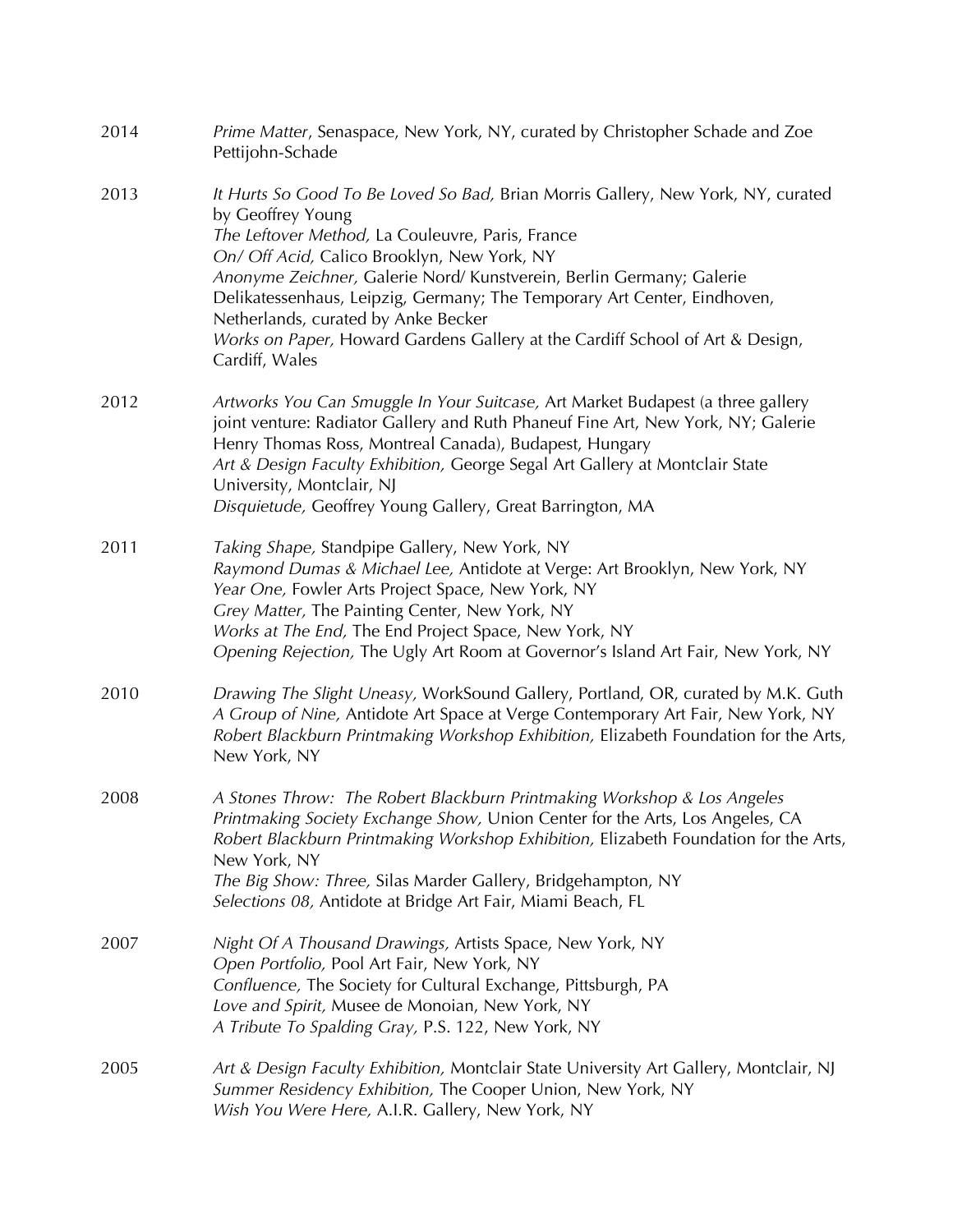| 2004 | New American Talent: The 19 <sup>th</sup> Exhibition, Arthouse at the Jones Center, Austin, TX,<br>curated by Jerry Saltz |
|------|---------------------------------------------------------------------------------------------------------------------------|
| 2003 | Lightshow, Clocktower Art Space, New York, NY                                                                             |
| 1999 | <i>Masters Thesis Exhibition, Hunter College Times Square Gallery, New York, NY</i>                                       |
| 1996 | 21 Artist Books, Hunter College Leubsdorf Gallery, New York, NY                                                           |
| 1995 | New Work: Michael Lee & Susan Weinthaler, Galerie Felvie, Austin, TX                                                      |

### **Curatorial and Collaborative Projects**

- 2012 *This Is How My Brain Works,* Radiator Gallery, New York, NY *Speakers,* co-curated with Zoe Pettijohn-Schade and Christopher Schade, Front Street Gallery, New York, NY *What Is Collage?,* Radiator Gallery, New York, NY, a panel discussion with Abraham McNally, Leslie Siegel, and Ruth Phaneuf, September 22, 2012
- 2011 present *The Artist Lecture Series*, a monthly artist lecture co-curated and organized with Zoe Pettijohn-Schade and Christopher Schade
- 2008 2009 *Bidonville Artist Lecture Series,* a monthly artist lecture co-organized with Edouard Steinhauer

#### **Residencies**

| 2008 | Robert Blackburn Printmaking Workshop, New York, NY |
|------|-----------------------------------------------------|
| 2005 | The Cooper Union, New York, NY                      |

## **Bibliography**

| 2014 | William Eckhardt Kohler "In Between: Various Artists at Various Galleries on the<br>Lower East Side," The Huffington Post, January 2, 2014,<br>http://www.huffingtonpost.com/william-eckhardt-kohler/post 6569 b 4528759.html                                                               |
|------|---------------------------------------------------------------------------------------------------------------------------------------------------------------------------------------------------------------------------------------------------------------------------------------------|
| 2013 | Jerry Saltz "It Hurts So Good To Be Loved So Bad," New York Magazine online,<br>December 30, 2013, http://nymag.com/listings/art/it-hurts-so-good-to-be-l/                                                                                                                                  |
| 2012 | Ragnar Anderson "Greenpoint Artist Mike Lee Perturbs with Patterns,"<br>Greenpointers.com, October 2, 2012, http://greenpointers.com/?s="mike+lee"<br>Kevin Kinsella "Randomly Determined," Bomblog (Bomb Magazine online), Sept 26,<br>2012, http://bombsite.com/issues/1000/articles/6842 |